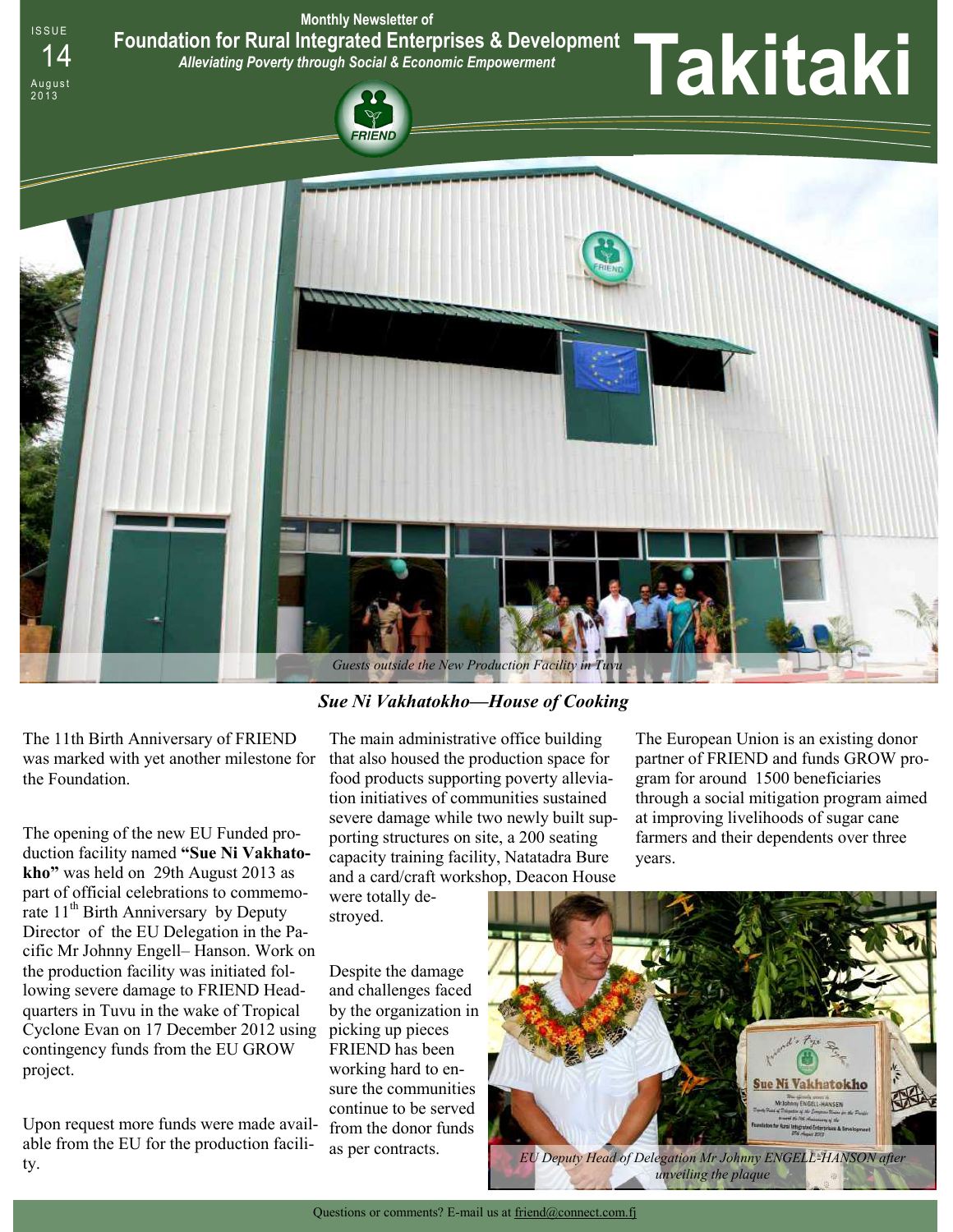

*Founder/Director Sashi Kiran watches the garlanding of the Chief Guest Mr Johnny ENGELL-HANSON*



*Garlanding of EU Head of Sugar Files Mr Xavier Canton Lamouse & Project Manager Mr Hamen Lodhia*



*Staff sing Happy Birthday to FRIEND*



*Comments by Mr Johnny Engell– Hanson, EU* 

"We are here today to celebrate the opening of the processing facilities built by FRIEND and to see another concrete and visible output of the EU Support programme to Fiji.

I must commend FRIEND for the impressive achievements this far. Despite very adverse weather conditions that we all know, with two successive floods and the Cyclone EVAN in 2012, and the very severe damages caused to its buildings, FRIEND has managed to keep on track with the targets and timelines of the EU programme."

EU programme implemented by FRIEND involves several activities complementary to sugarcane and produces supplementary income for the growers.

These include training of 495 farmers that are grouped together in different clusters to produce cash crops; training of 100 beneficiaries in the bee-keeping business; training of



200 cane farmers in poultry production and 200 young people are receive training and work experience placement under the YEN (Youth Employment Network) scheme.

Another 500 people are being trained in Food processing of crops in order to produce tea, spices and jam using products supplied from the sugar cane sector communities.

"These are all activities that are really changing the life of the farmers at a grassroot level and the EU is glad to support these.

# *Restart of a Journey—Sashi Kiran, Founder*

"Since the tropical cyclone Evan eight months ago, only now we are pausing to rejoice the space that have been made available to us through this building on our road to recovery.

This morning we paid tribute to staff and officially opened our main office and are greatly honoured to celebrate our  $11<sup>th</sup>$  anniversary with officiating of new production centre.

It has been difficult journey last eight months as FRIEND suffered almost total destruction in TC Evan but it continued to service the communities and we are grateful for all the support donors provided to the communities through their faith in us, however rebuilding our headquarters was quite a challenge. We were not able to secure any donor funding to rebuild our operations centre and had to fundraise to be able to reconstruct our office and



im thankful to staff for their perseverance. Rebuilding while being operational has not been easy and much of our files and recovered items are still being rescued from storage spaces.

However they say every cloud has a silver lining and we are grateful for the support of the EU for granting aid to build this 950 sq meter production facility and we are grateful for the support of Mr Hamen Lodhia and his team for making this happen.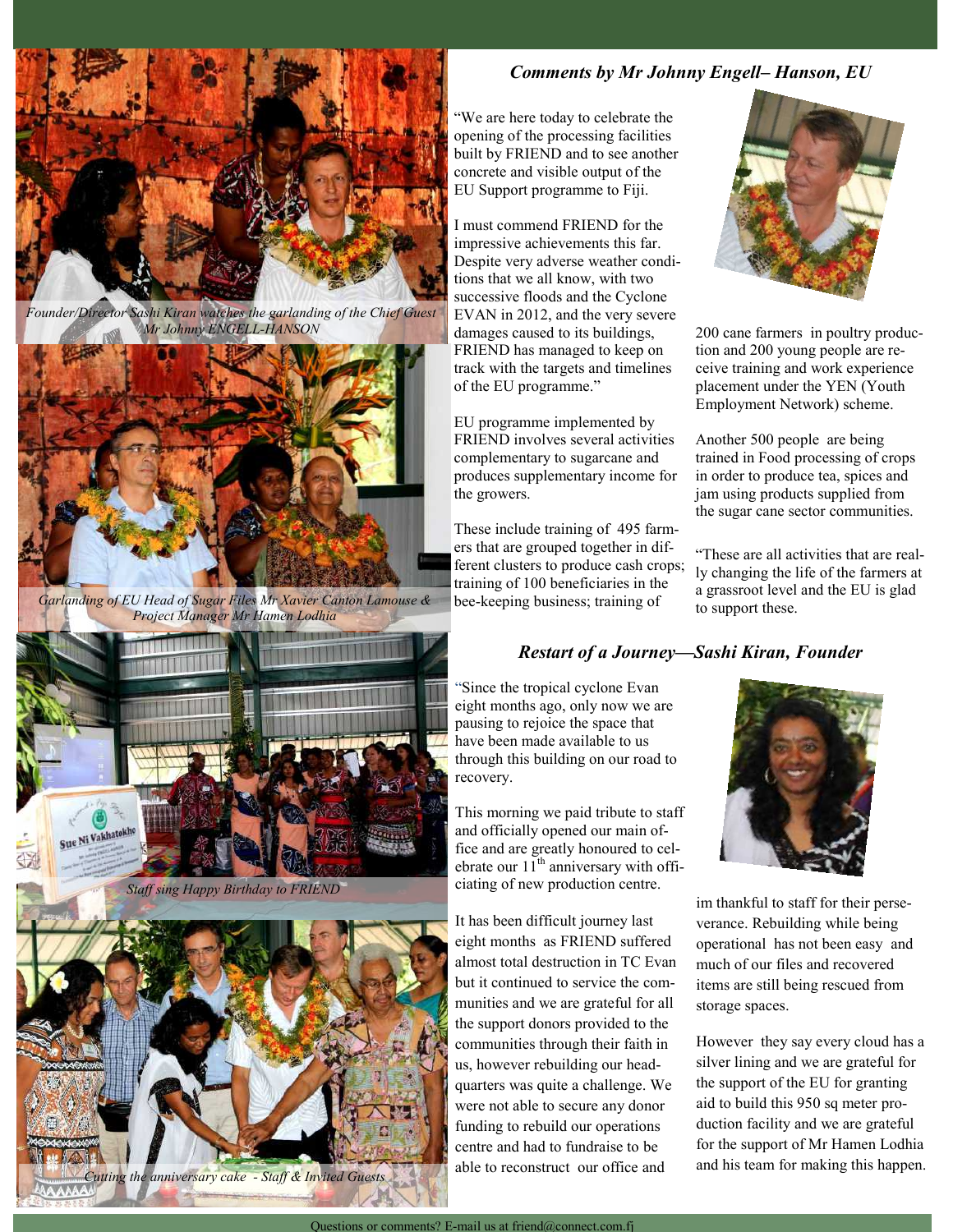



## Our Renovated HQ

It was a heartfelt event as staff suspended their flurry of activities as they gathered on the front lawn of the main building minutes before taking positions to play host to around 200 invited guests for the day.

The building which sustained severe damage in TC Evan has been built back stronger.

"When the cyclone struck there were two choices I had," says Founder/Director Sashi

Kiran. "To close down in face of the losses or to persevere in our dream of a Fiji where all can live with dignity."The organisation may have been founded by me but it really belongs to the people who work with us and the people we work with. I thank you all who stood by in the decision to rebuild and for peseverting through the journey"

A Staff from each department came together to officiate the building.

## *Recipe Corner - Pumpkin Kheer*

*Ingredients:* 1 Cup Pumpkin, 10 Almonds, 1/2 Cup Sulatanas,

4 to 5 Cups Milk 1/2 Teaspoon Cardamom Powder, 1/2 to 3/4 Cup Sugar 2 Teaspoons Ghee.

### *Method*

1 Put the pumpkin into small cubes. Cover pumpkin cubes with water just to cover it and cook till soft. Mash with pumpkin with spoon along the sides of the pot.

2 Meanwhile in a saucepan bring the milk to a boil.

3 Add the pumpkin puree to the milk and let it simmer for another 10 minutes. 4 Switch of the stove and add the sugar, Almonds, Cardamom Powder and ghee. The sugar will melt in the heat itself.

5. Serve hot or cold.